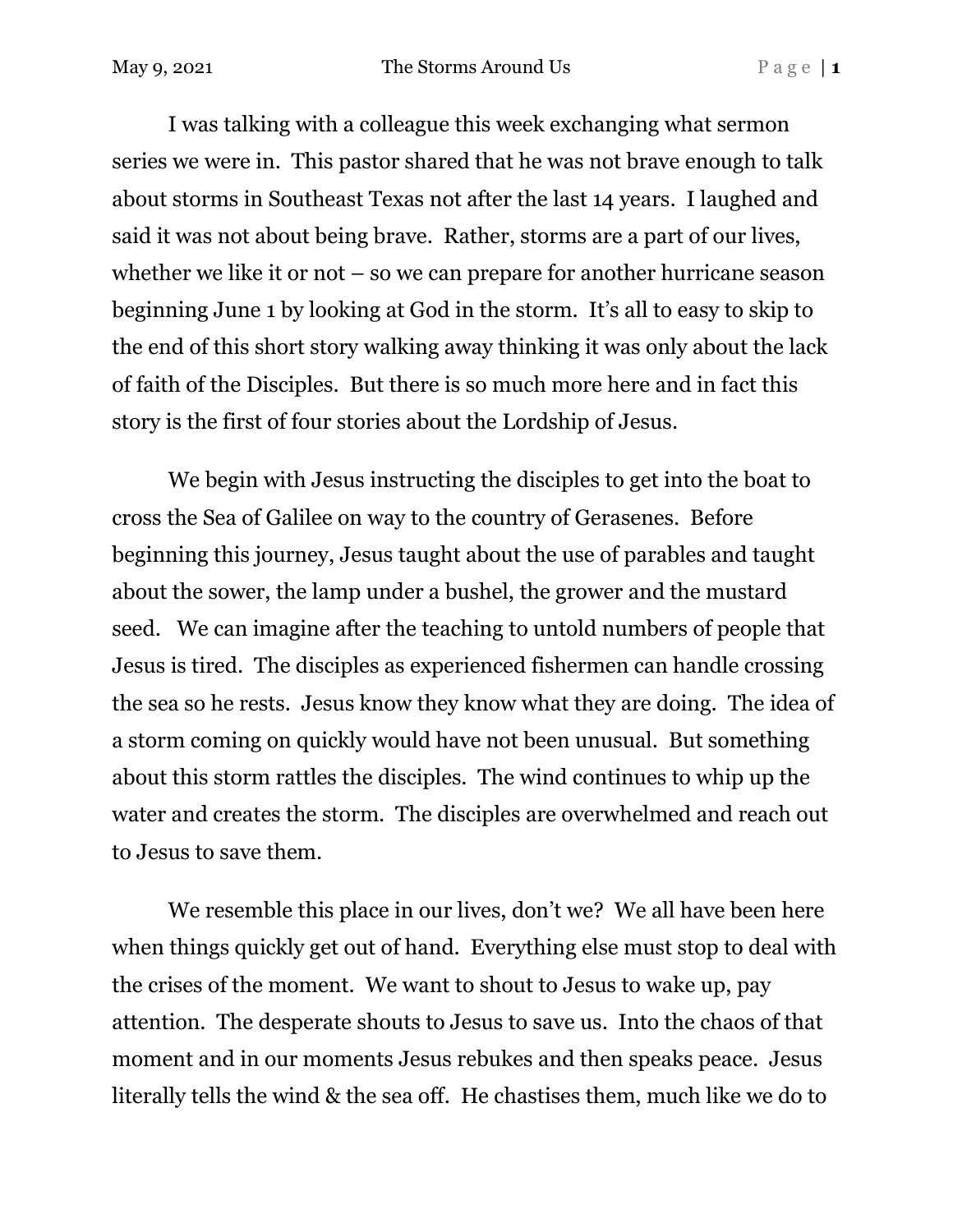animals or people who disobey. Jesus brings order to the chaos. Our translation adds the word of peace, Eirēnē in the reading from Mark. But the Greek word here is not peace as we know it. It is galēnē which only appears in the NT in 3 places – all in the calming of the storm on the sea of Galilee.

As the storm ends, the disciples are left with this question. Even though they have been with Jesus for awhile they still do not grasp all that he has tried to teach them. 'Who then is this, that even the wind and the sea obey him?' It is this event that demonstrates to us that Jesus the son of God, is fully human and fully divine. Jesus has power over creation.

Jesus may be able to calm the storms but we have no control over the weather. What we can control is our response. I remember the first hurricane season I experienced. Ellie was a baby and I had just gone back to work after maternity leave. Everyone was talking about a tropical depression while we were at Wednesday night bible study. None of us gave it much thought – a depression wasn't going to do much. After that experience, I made sure that I had the checklist of supplies and was ready to go June 1 every year after that. I wonder if we could create our own Faith checklist of things we need to when the storms are all around?

We need to have transportation. The disciples had the boat. I know some of us have been evacuated by boat and prefer not to do that again, we still need to have a way out. Whether it is to evacuate or get supplies we have to be able to move and aid in recovery.

We need to have a core group of friends who, not only go through the storm with us but are there for the support. Harvey was both a blessing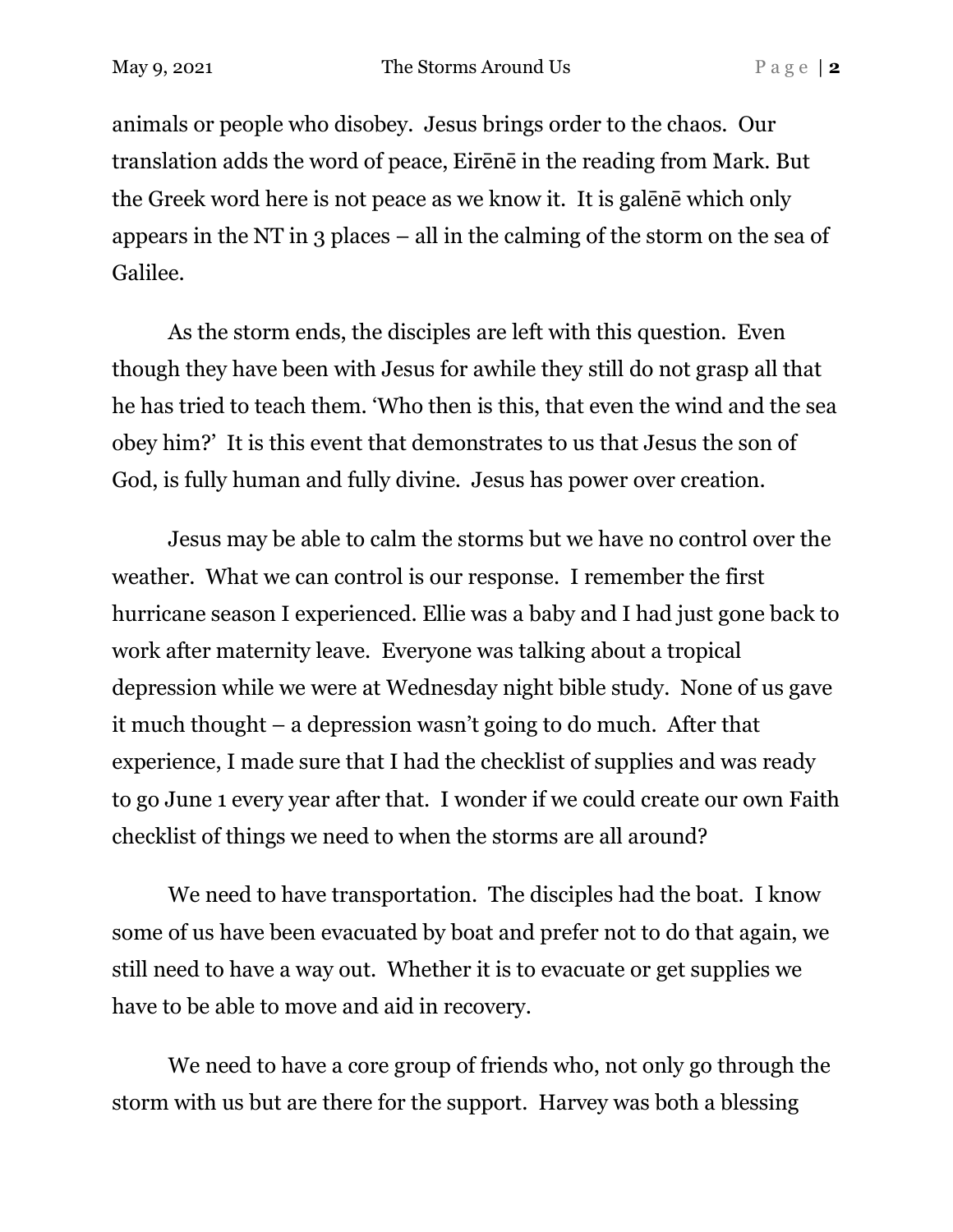and a heartache. For so many days we could not move from where we were because water separated us. We knew people were struggling and we couldn't do the things that we longed to do. Harvey also forged friendships and partnerships. We learned who we could work with and who we could not.

We need to find ways to calm our minds and dispel our fear. This is the hardest. The first 2 are things that we naturally do. Jesus asks that do they fear? That is the first step, naming that which we are afraid of. I know I've shared before but I struggle with snakes. I know I am not alone. I know others don't do bugs or mold, etc. We all have those things that make us afraid but when we can speak our fears within the community we do not have to face them alone. When we acknowledge that which we fear we give ourselves the opportunity for our faith to grow. Fear does not mean we have no faith but it can paralyze us. The disciples let their fear of perishing keep them from doing what they knew to do. Jesus is not only commenting about the spiritual faith but the faith in their skills as those who lived on the sea. We cannot let our fear keep us from acting. Trying something new that does not work is not failure, doing nothing is failing.

Finally, we have to calm the sea. When we get overwhelmed we often feel as if we have lost control and chaos abounds. More often than not what we need to do is simply stop and hold our breath. I know what you're thinking, don't we need to breathe? In moments of trauma the worst thing we can do is try and take slow deep breaths. We are not set up to do that. What we have to do is to stop and hold our breaths. It's the equivalent to hitting control, alt & delete on a computer to reset it. Once our bodies and minds have stopped then we can begin to breathe slowly. Another option is